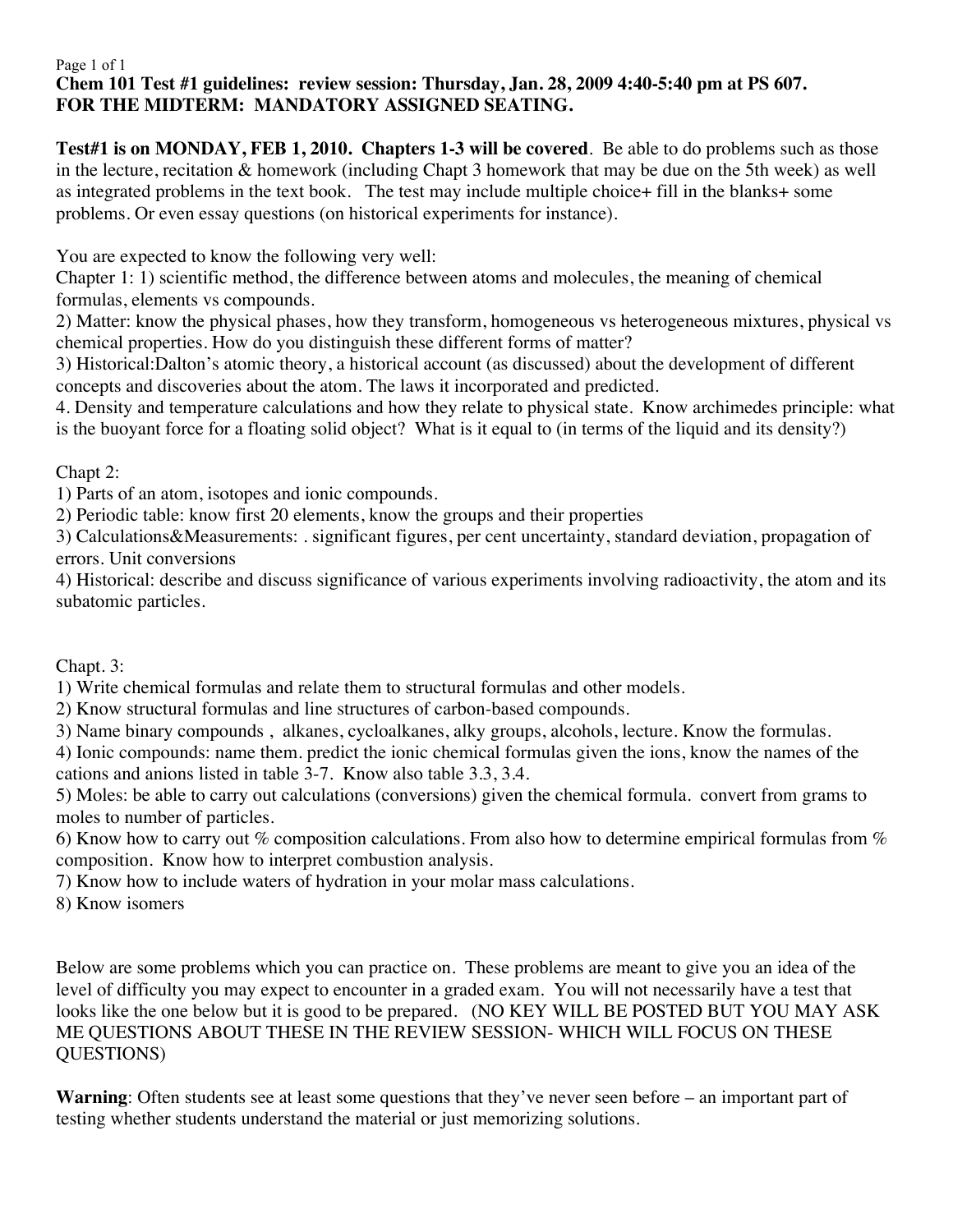Page 2 of 2

It is important for you to take the review very seriously. The questions in the actual midterm may be very different from the ones below. Learn problem-solving strategies as opposed to memorizing specific solutions. You need to practice to the point that you can function efficiently under simulated timed graded situations as in the actual test.

For best use of this review sheet, it is suggested that you don't look at the problems until you have reviewed. Then try to solve the problems below within a time period of 8-10 minutes per problem (not including the "additional problems"). This would best simulate the testing situation. If It is taking you much more than that amount of time, you need to Also be prepared to come early for possible assigned seating during the exam.

## **Practice Questions:**

1) Determine the formula weight for an ionic compound made up of the following isotopes:  $96<sub>42</sub>$ Mo and  $129_{52}$ Te. The Mo ion has 37 electrons and the Te ion has 55 electrons. (Use the A as the approx atomic

- mass.)
- 2) Name the following compounds or give the chemical formula:
- a) P4O10 =

b) Fe( $ClO_3$ )<sub>2</sub> =

- c) C5H10 (alkane) = (Draw a line structure for this alkane)
- d) Potassium dichromate =  $\rule{1em}{0.15mm}$  =  $\rule{1.5mm}{0.15mm}$  Aluminum carbonate =
- 3) In Paris, today's high was recorded to be 7°C. If the freezing point of a certain substance is 49°F, what is the state of the substance if it is in Paris?
- 4) Yellow orpiment is a mineral which contains sulfur and another element:  $X_2S_3$ , where X is the unknown element which you are to identify from the following information. If 1.52 millimoles (mmol) of yellow orpiment weighs 373.98 milligrams (mg), what is the element X?
- 5) A) Name 4 postulates of Dalton's Theory. What conservation laws did they incorporate? What law(s) did they predict?
- B) What was the difference between Rutherford's Model of the Atom and that of Thomson's? Describe the experiment that supported Rutherford's hypothesis? (no key will be given for this)
- 6) A) (multiple choice) Choose the most correct phrase to complete the sentence: The element radium,  $226_{88}Ra^{+}$ , has... a) 226 neutrons and 88 protons. b) 226 neutrons and 89 protons c) 138 neutrons and 87 electrons d) an atomic number of 226 e) none of the above
- B) A metal cube of volume  $1.55\pm .05$  cm is found to weigh  $21.0\pm .5$  g.
	- a) What is the density of the metal in kg/m<sup>3</sup>? (correct significant figures only) density = kg/m<sup>3</sup>

b) What is the <u>relative</u> uncertainty?  $\pm$  (dimensionless)

- 1) Consider pentane. and cycloalkane: a) what is its molecular formula? b) what is its % H composition? c) What is its empirical formula? d) draw the line structure for both of these molecules. e) Describe its properties. f) does it boil at a lower temperature than octane? Explain..
- 2) An aluminum sphere  $(Al, 2.70g/cm<sup>3</sup>)$  weighs 30.26 g. Now consider a beaker filled to the brim with alcohol. The beaker and alcohol together weigh 134.2 grams. By putting the sphere into the beaker some alcohol will spill out. What is the total weight of the beaker, alcohol and sphere together? (use: density of alcohol  $=0.85$  g/cm<sup>3</sup>). Give your final answer in scientific notation.

Additional Problems (Please work these problems out and don't expect a key – they may be discussed in the review)